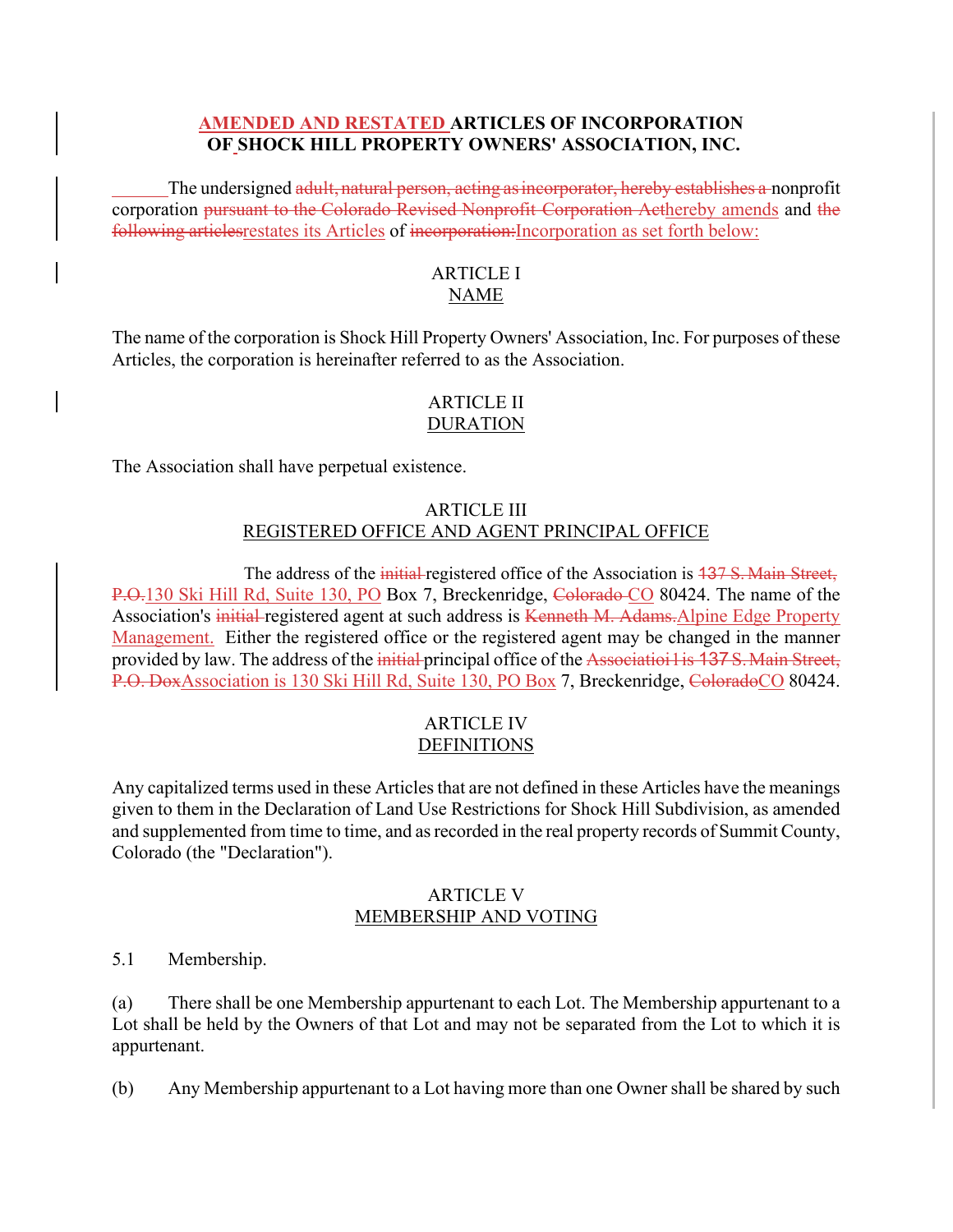Owners, and each such Owner shall be a member of the Association.

5.2 Voting.

The Association shall have voting members, as provided in the Declaration and the Bylaws of the Association.

# ARTICLE VI PURPOSES AND POWERS

# 6.l Purposes and Powers.

The Association's purposes and powers are as set forth in the Declaration, including Section 4.1 of the Declaration. Without in any way limiting the generality of the foregoing, the Association may, but is not obligated to:

- (a) adopt and amend the Articles (as provided herein), the Bylaws and the Rules and Regulations;
- (b) adopt and amend budgets for revenues, expenditures and reserves, and collect Assessments;
- (c) hire and fire managing agents and other employees, agents and contractors;
- (d) institute, defend or intervene in litigation or administrative proceedings in its own name on behalf of itself or two or more Owners on matters affecting the Subdivision;
- (e) make contracts and incur liabilities;
- (f) regulate the use, maintenance, repair, replacement and modification of the Common Elements;
- (g) cause additional improvements to be made part of the Common Elements;
- (h) acquire, hold, encumber and convey in its own name any right, title or interest in real or personal property;
- (i) grant easements, leases, licenses and concessions across, through, under or over the Common Elements;
- (j) impose and receive any payments, fees or charges for the use, rental or operation of the Common Elements;
- (k) impose charges for late payments of Assessments, recover reasonable attorneys' fees and disbursements and other costs of collection for Assessments and other actions to enforce the rights of the Association, regardless of whether suit was initiated, and,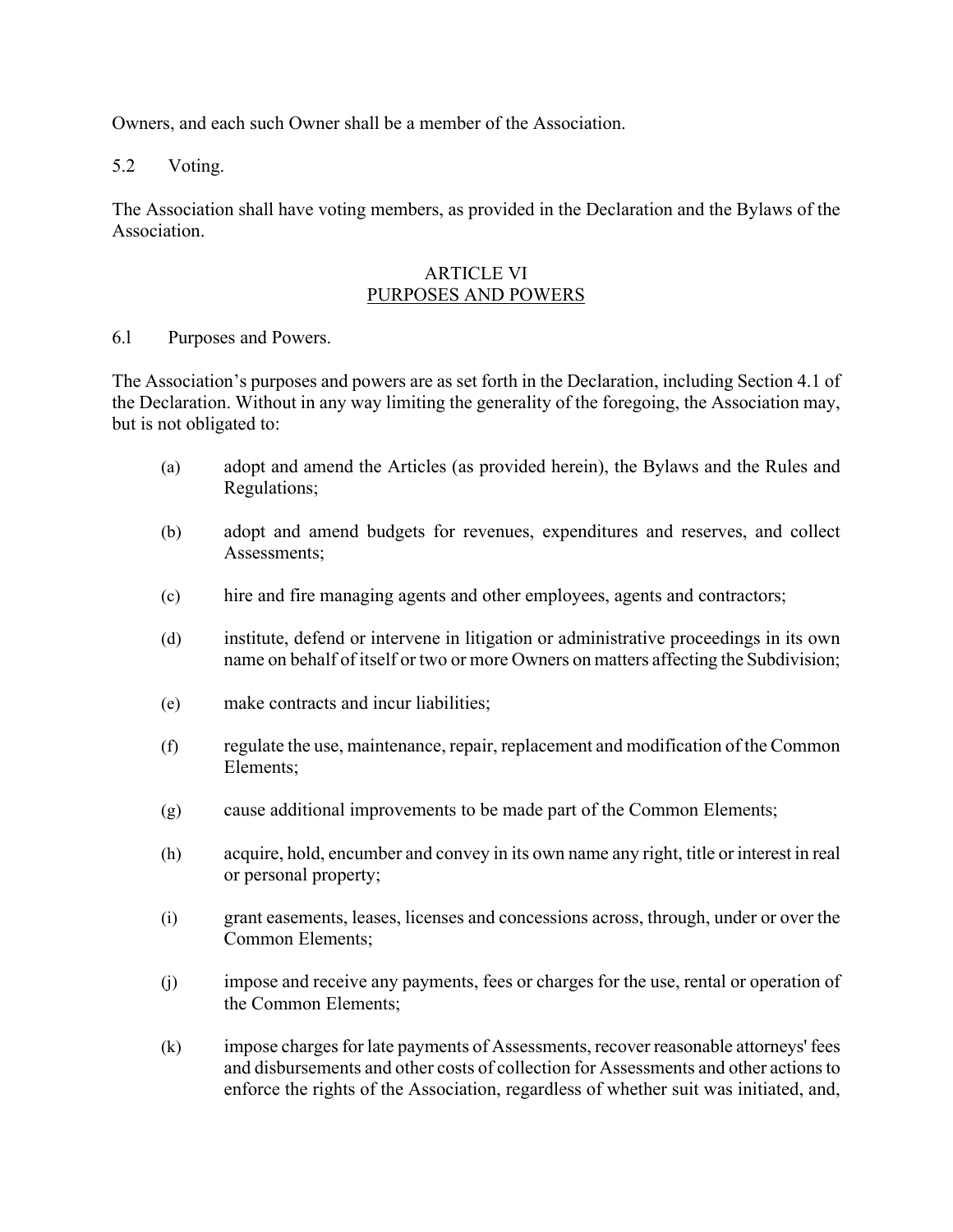after notice and an opportunity to be heard, levy reasonable fines and impose reasonable penalties for violations of Association Documents or any of them;

- (l) impose reasonable charges for the preparation and recordation of amendments to the Declaration or statements of unpaid Assessments;
- (m) provide for the indemnification of the Association's officers and directors and maintain directors' and officers' liability insurance;

(k) assign its right lo future income, including its right to receive Assessments;

- $(H)(n)$  provide or procure any services necessary for the safety or security of the Property, Owners, guests or visitors;
- $(m)(o)$  approve, install, maintain, repair and replace signage (except as otherwise provided in the Declaration);
- $\frac{f(n)(p)}{p}$  provide or procure landscaping services within the Subdivision;
- $\overline{(0)}$  plan, arrange and hold recreational activities for the benefit of Owners, residents and their guests;
- $\frac{f(n)(r)}{r}$  become a member of another properly owners' association or other similar associations;
- $\left(\frac{\Theta}{s}\right)$  exercise any other powers expressly or implicitly conferred on it by the Association Documents or any of them;
- $\overline{u}(p)$  (u) exercise all other powers that may be exercised in Colorado by nonprofit corporations; and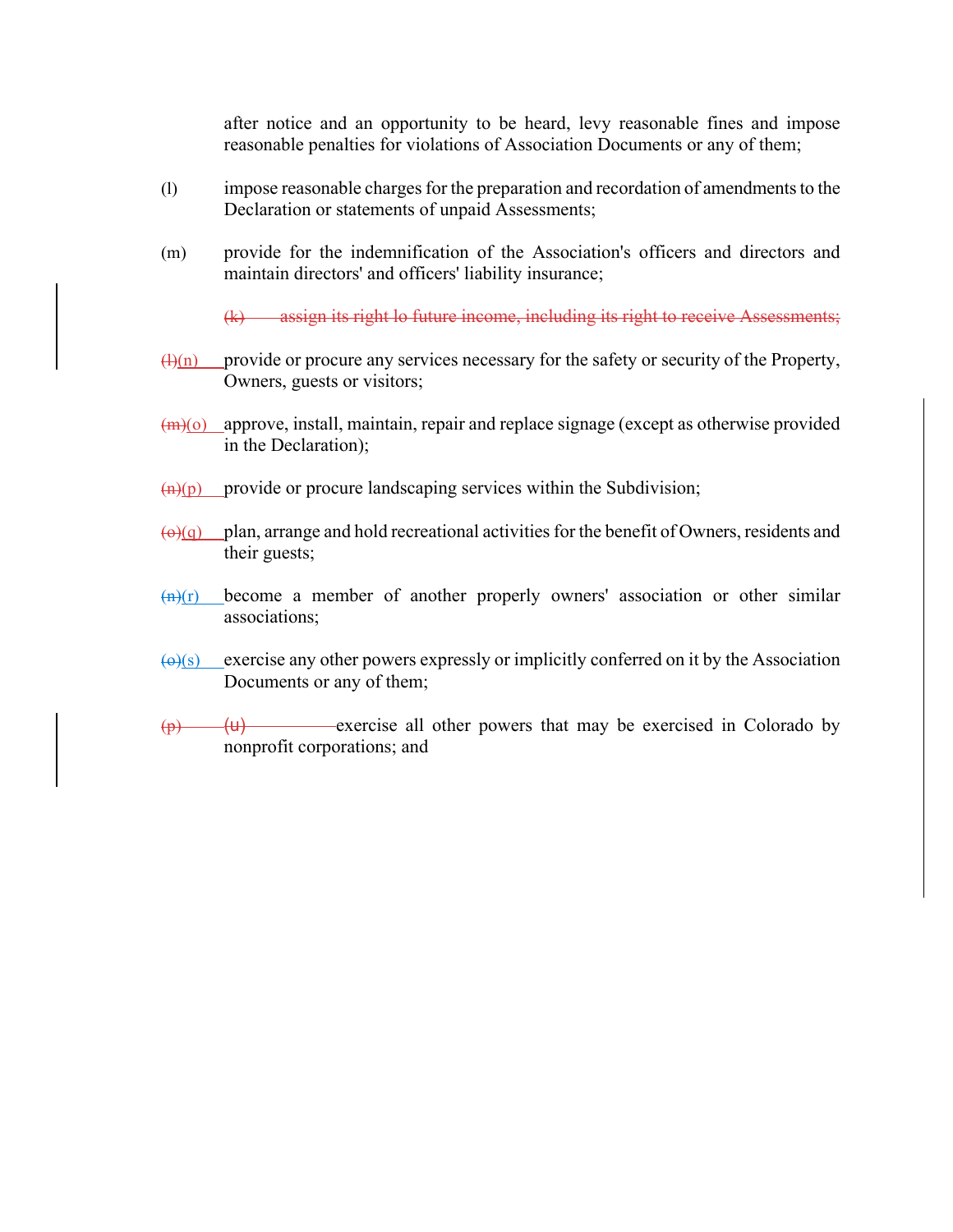$\left(\frac{q}{r}\right)$  (v) exercise any other powers necessary or properand reasonable for the governance  $\frac{au}{au}$  and operation of the Association.

6.2 Restrictions on Purposes and Powers.

The purposes and powers of the Association described above arc subject to the following limitations:

- (a) The Association shall be organized and operated exclusively for nonprofit purposes.
- (b) No part of the net earnings of the Association shall inure to the benefit of any Owner, except as expressly permitted below with respect to the dissolution of the Association.
- (c) The Association shall not pay any dividends. No distribution of the Association's assets shall be made until all of the Association's debts are paid, and then only upon the final dissolution of the Association as approved pursuant to the Declaration.

# ARTICLE VII BOARD OF DIRECTORS

- 7.1 Board of Directors.
	- (a) The business and affairs of the Association shall be controlled, conducted and managed by the Board of Directors, except as otherwise provided by law or any Association Document.
	- (b) Except as provided by law or any Association Document, the Board of Directors may act on behalf of the Association in all instances. The Board of Directors may not however, act on behalf of the Association to:
		- (i) amend the Declaration;
		- (ii) amend the Bylaws;
		- $(iii)(iii)$  terminate the planned community created pursuant to the Declaration;
		- $\overline{\text{iii}}$ (iv)elect temporary Directors to the Board of Directors, other than to fill a vacancy for the unexpired portion of the term of a resigning or removed Director until the next annual meeting; or
		- $(iv)(v)$  determine the qualifications, powers and duties, or terms of office, of Directors.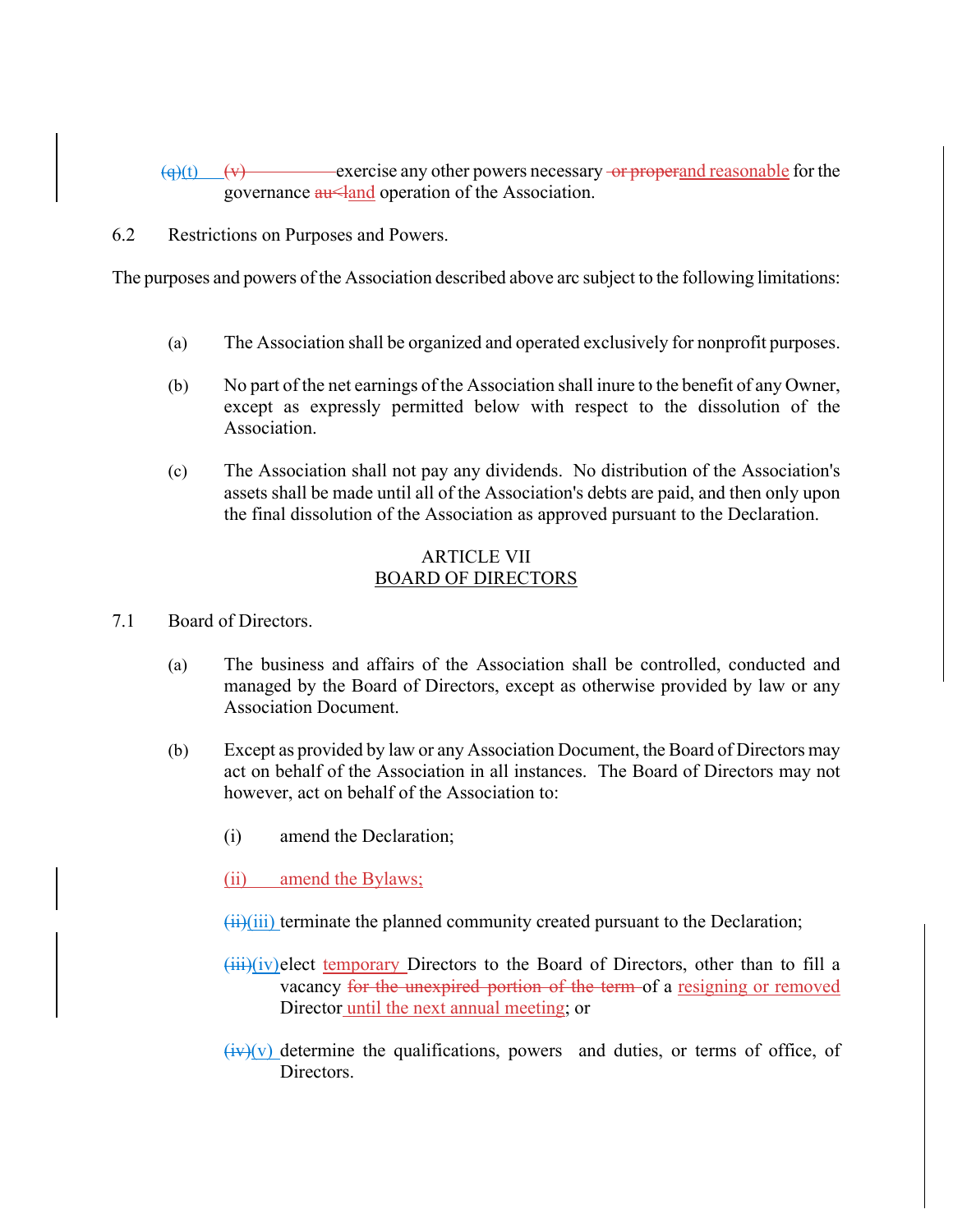- $\left(\frac{a}{c}\right)$  The Board of Directors shall consist of not less than three Directors, the exact number of Directors to be as set forth in the Bylaws. In the absence of a provision in the Bylaws fixing the number of Directors, the number will be three.
- (d) 7.02 Ini tial Board of Directors. The munber of Board of Directors shall serve staggered three-year terms, with each Director's term expiring at an annual meeting. Upon the expiration of a Director's term, the Owners will elect said Director's replacement.
- (e) Thefirst Board of Directors shall be four. The names and addresses of the persons who are to serve ashave the initial directors are as follows: authority to fill a temporary vacancy of a resigning or removed Director. Any replacement Director appointed by the Board of Directors shall serve until the next annual meeting at which the Owners will vote for any eligible candidate to fill the vacated seat, which replacement will serve for remainder of the resigning or removed Director's threeyear term.

|                  | Address                      |
|------------------|------------------------------|
| Kenneth M Adams  | 137 S. Main Street           |
|                  | P. Q. Box 7                  |
|                  | Breckenridge, Colorado 80424 |
| Don M. Nilsson   | 137 S. Main Street           |
|                  | $P. \Theta$ . Box 7          |
|                  | Breckenridge, Colorado 80424 |
| Thomas M. Begley | 137 S. Main Street           |
|                  | P. Q. Box 7                  |
|                  | Breckenridge, Colorado 80424 |

#### ARTICLE VIII LIABILITY AND INDEMNIFICATION

#### 8.1 Limits on Directors' Liability.

To the fullest extent permitted by law, a Director shall not be liable to the Association or the Owners for monetary damages for breach of fiduciary duty. Any repeal or modification of this Section 8.1 shall be prospective only and shall not adversely affect any right or protection of a Director existing at the time of such repeal or modification.

8.2 Indemnification.